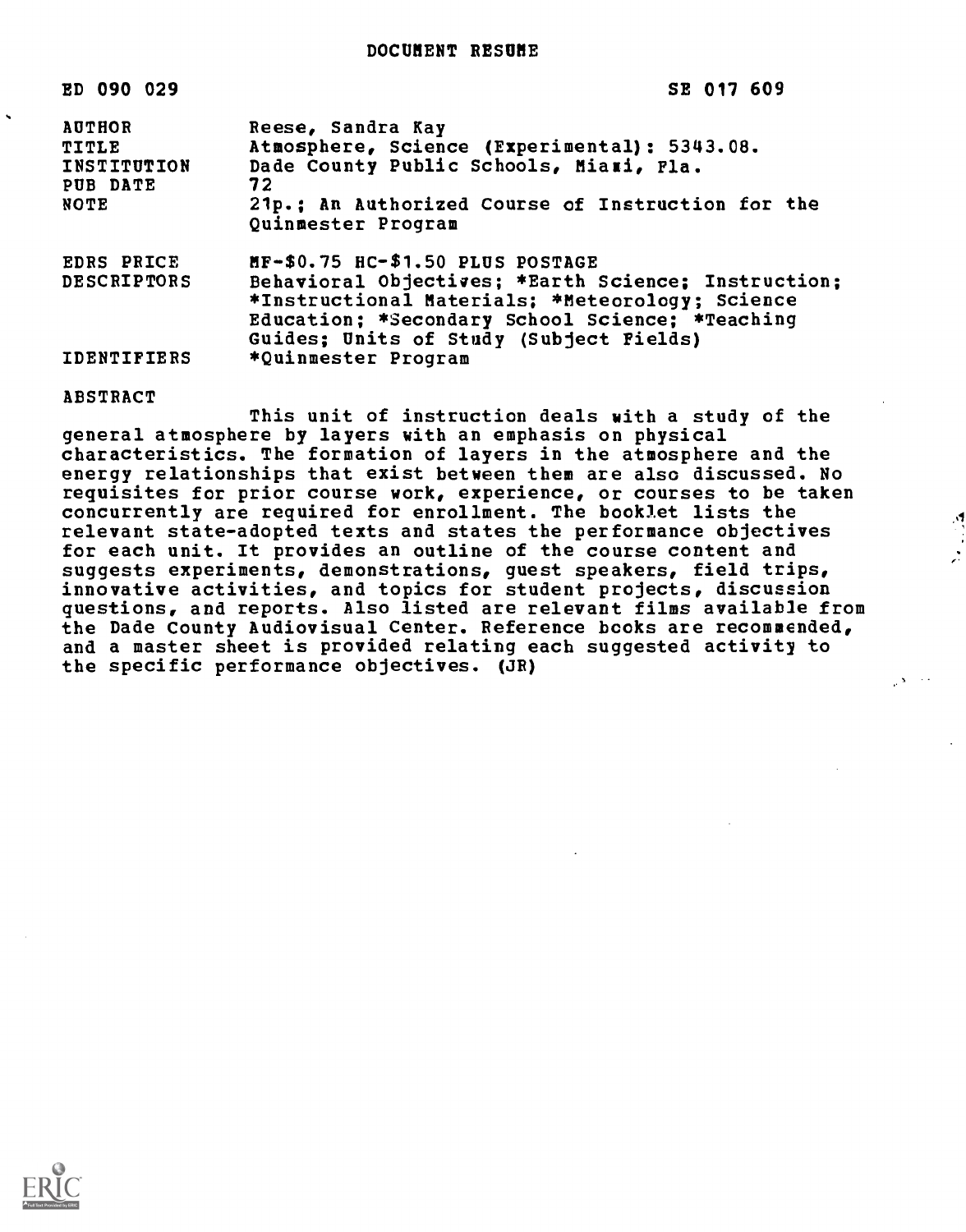US DEPARTMENTOR HEALTH,<br>
EDUCATION A WELFARE<br>
NATIONAL INSTITUTE OF<br>
HUIGA DOCUMENT HAS BEEN REPRO<br>
DUCED EXACTLY AS RECEIVED HOM<br>
DUCED EXACTLY AS RECEIVED IN ON<br>
THE PLESON OR ORDANIZATION OPINIONS<br>
STATED QO NOT NECESSA SENT OFFICIAL NATIONAL INST 1 UTE OF<br>EDUCATION POSITION OR POLICY

# AUTHORIZED COURSE OF INSTRUCTION FOR THE

ATMOSPHERE

ED 090029

| 5343.08<br>5311.33<br>5312.33   |  |  |
|---------------------------------|--|--|
| 5313.33<br>SCIENCE <sup>®</sup> |  |  |

(Experimental)

**STOON**<br>City DIVISION OF INSTRUCTION=1971

2se

 $S\tilde{\epsilon}$ 

 $\bullet$   $\bullet$ 

 $\bullet$ ,  $\bullet$ ro-

 $\mathbf{S}^2$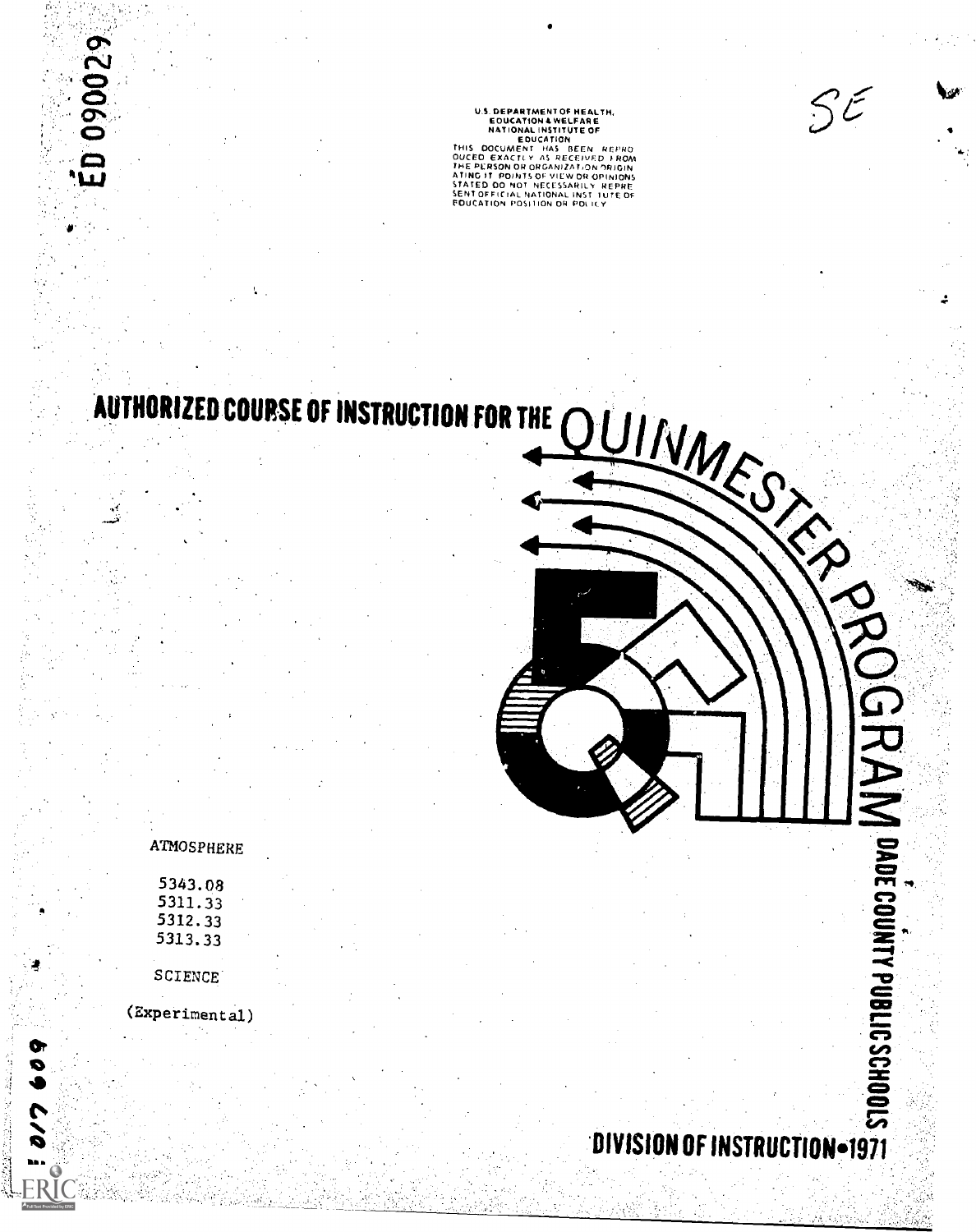ERIC

### ATMOSPHERE

| 5343.08 |  |
|---------|--|
| 5311.33 |  |
| 5312.33 |  |
| 5313.33 |  |

SCIENCE

(Experimental)

Written by Sandra Kay Reese . for the state of  $\mathbf{f}$ DIVISION OF INSTRUCTION Dade County Public Schools Miami, Florida 1972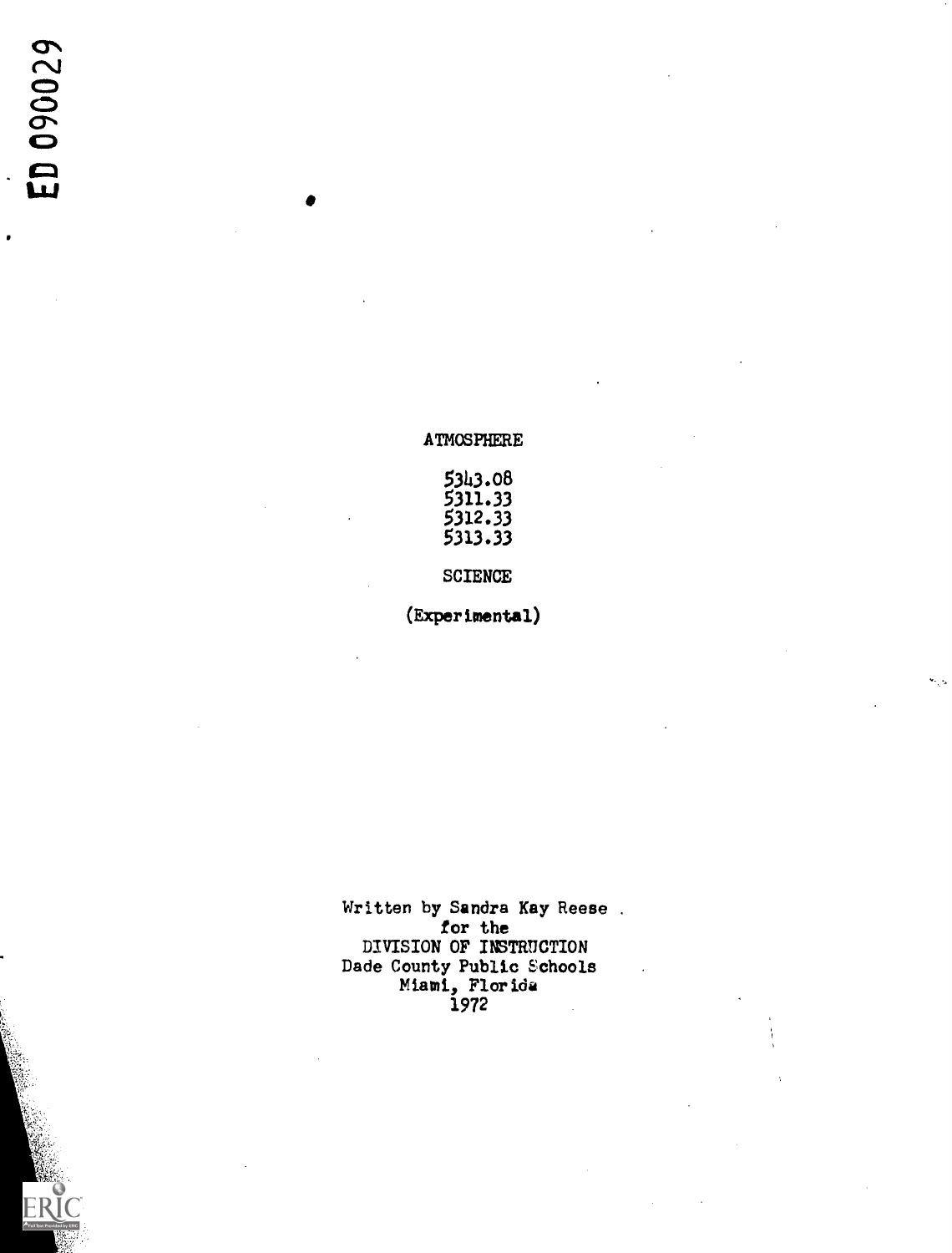# DADE COUNTY SCHOOL BOARD

Mr. William Lehman, Chairman Mr. G. Ho?mes Braddock, Vice-Chairman Mrs. Ethel Beckham Mrs. Crutcber Harrison Mrs. Anna Brenner Meyers Dr. Ben Sheppard Mr. William H. Turner

Dr. Z. L. Whigham, Superintendent of Schools Dade County Public Schools Miami, Florida 33132

Published by the Dade County School Board

Copies of this publication may be obtained through

Teztbook Services 2210 8. W. Third Street Miami, Florida 33135

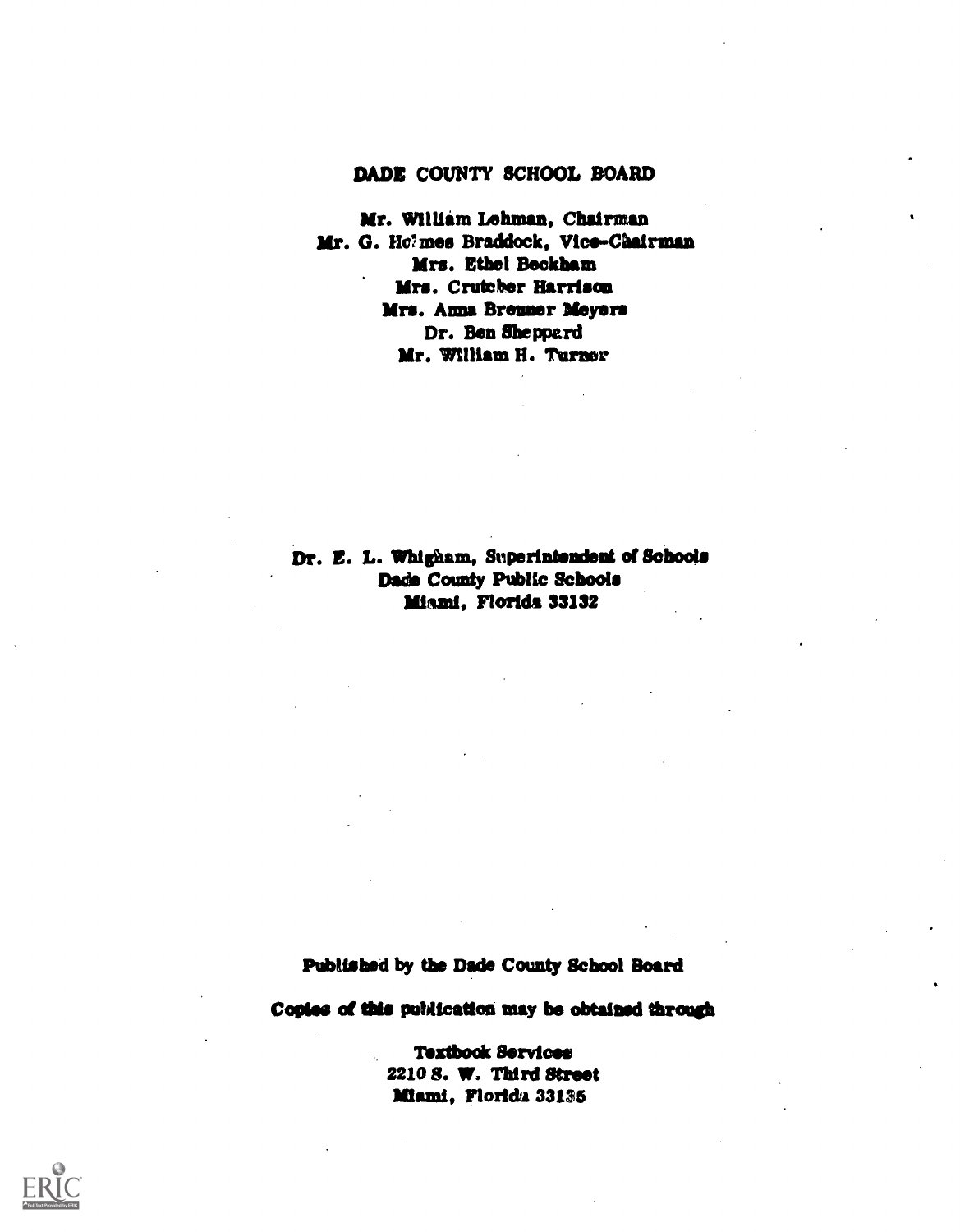# TABLE OF CONTENTS

 $\mathbf{I}$ 

|                                   | Page |
|-----------------------------------|------|
|                                   |      |
|                                   |      |
|                                   |      |
|                                   |      |
|                                   |      |
|                                   |      |
|                                   |      |
|                                   |      |
|                                   |      |
|                                   |      |
|                                   |      |
| Suggested Discussion Questions 13 |      |
|                                   |      |
|                                   |      |
|                                   |      |

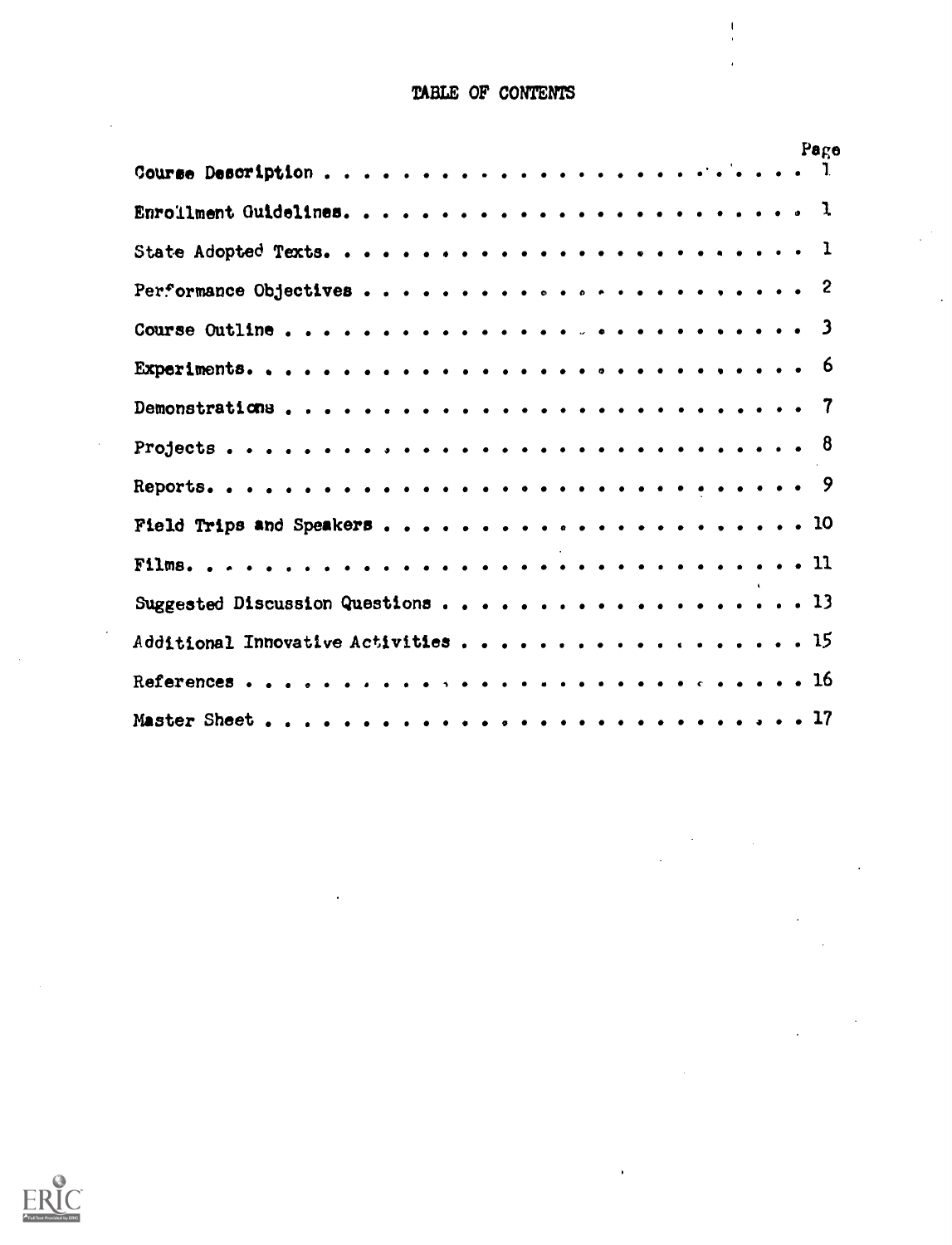### **ATMOSPHERE**

### CJURSE DESCRIPTION

A study of the general atmosphere by layers with emphasis on physical characteristics. The formation of layers in the atmosphere and the energy relationships that exist between them are discussed.

 $\cdot$   $\cdot$ 

### ENROLLMENT GUIDELINES

No requisites for prior course work, experience, or courses to be taken concurrently.

### STATE ADOPTED TEXTS

- 1. Earth Science Curriculum Project. Investigating the Earth. Boston: Houghton Mifflin Co., 1967.
- 2. Thurber, Walter A. and Kilburn, Robert E. Exploring Earth Science. Boston: Allyn and Bacon Inc., 1970.

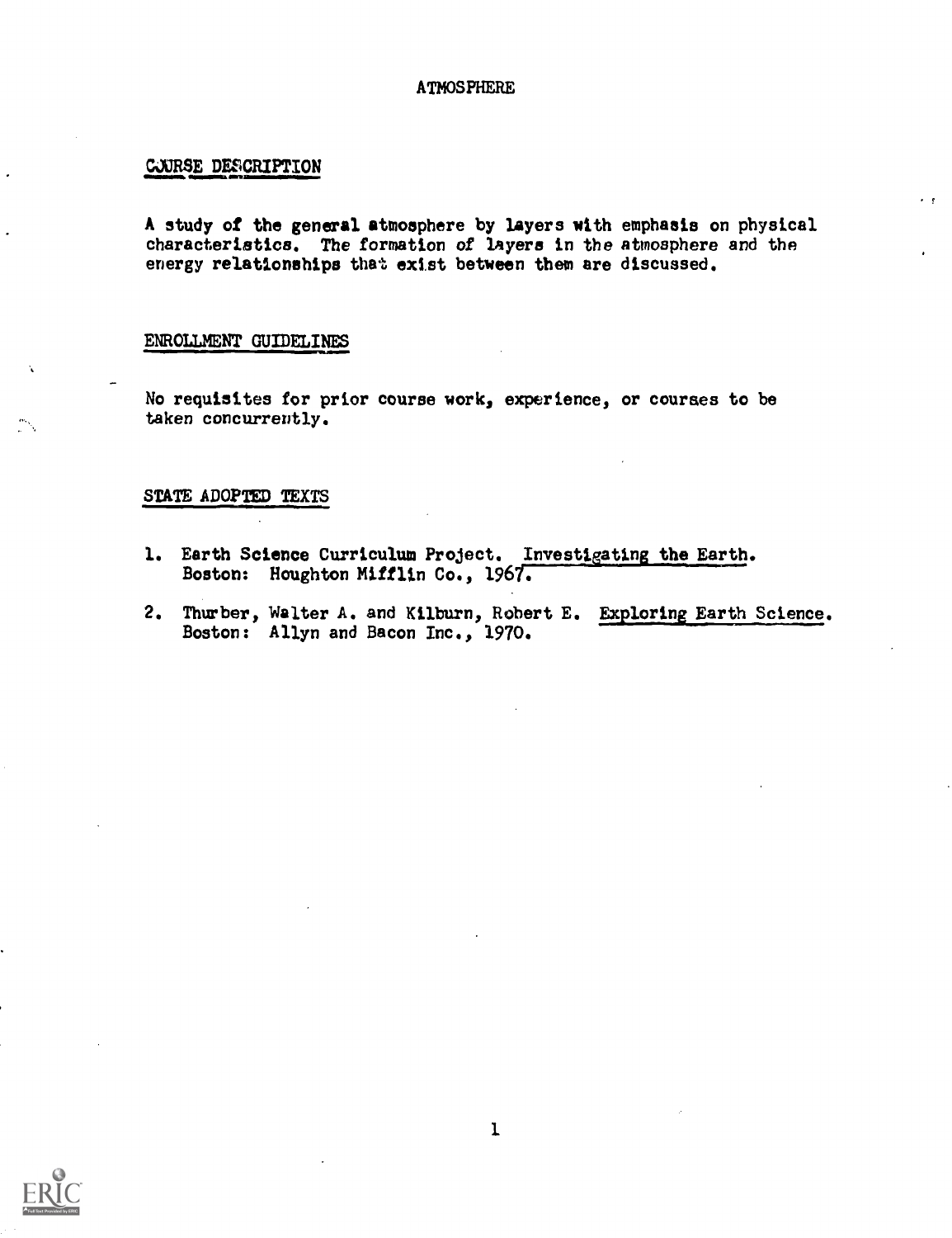### PERFORMANCE OBJECTIVES

- 1. Given a list of components, the student will identify those components present in pure, dry air.
- 2. Given the concept "air has pressure," the student will devise a method to prove the concept.
- 3. Given a list of atmospheric components and their densities, the student will predict which components may be found in each layer of the atmosphere respectively.
- 4. Given several different wind reports, the student will deduce the beat possible energy exchange that could have caused each particular wind report.
- $5.$  Given laboratory demonstrations, the student will determine the energy exchange present in each change of state of water.
- 6. Given visuals of clouds, the student will identify each as to family name and weather indication.
- 7. Given a list of types of precipitation, the student will discuss the energy relationships necessary for the formation of each.
- 8. Given a visual of convection currents, the student will relate the visual to adiaoatic temperature change.
- 9. Given two approaching weather fronts, the student will discuss the sequence of events that will take place due to energy relatfonships.

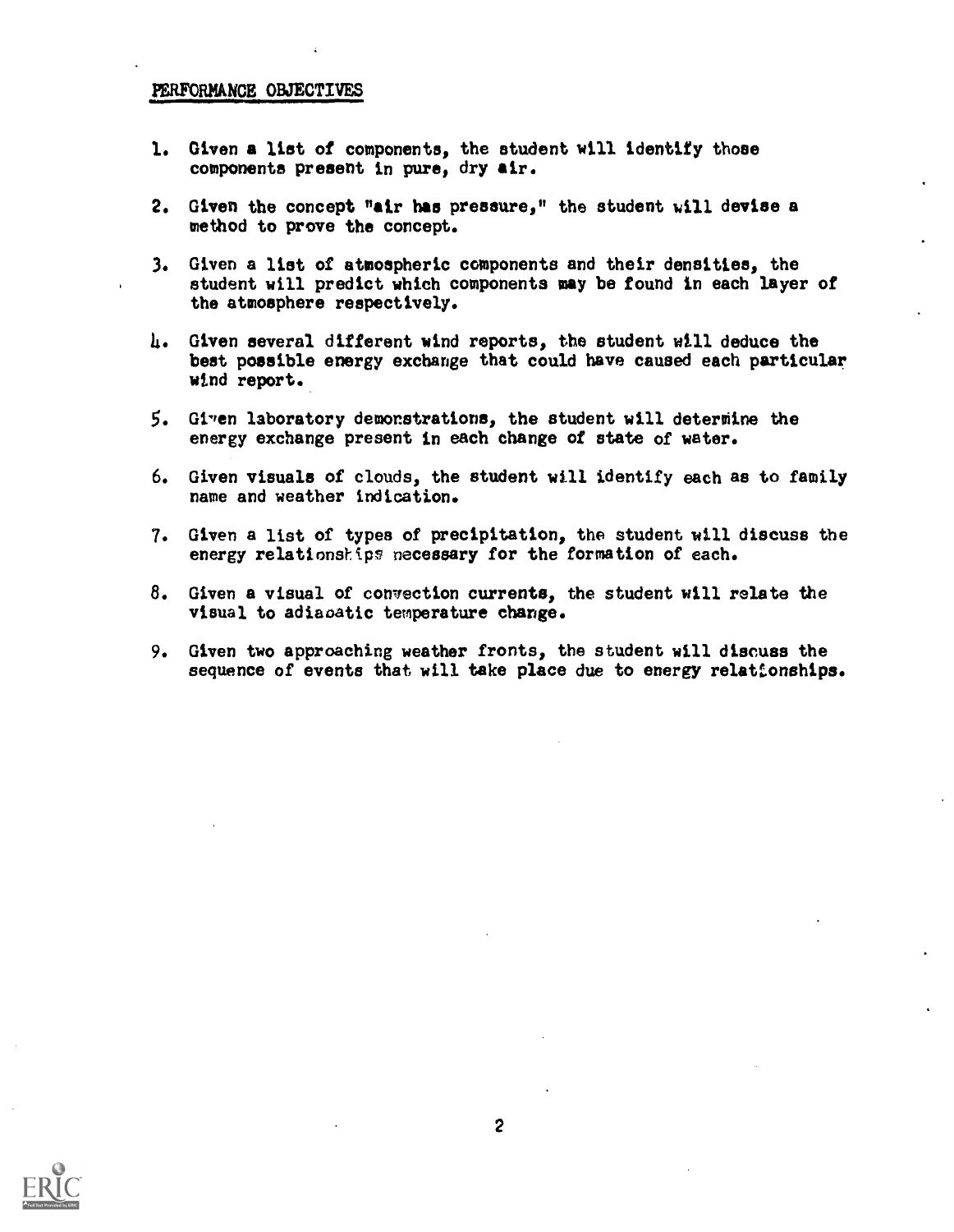### COURSE OUTLINE

- I. Physical Characteristics of Atmosphere
	- A. Composition of air
		- 1. Gaseous components of pure dry air
		- 2. Variable gabeous components of moist air
			- a. Water vapor
			- b. Ozone

3. Solid components of impure air

- a. Dust
- b. Smoke
- c. Salt crystals
- B. Pressures of air
- C. Density of air
- D. Layering of air: components and density
	- 1. Troposphere
	- 2. Stratosphere
	- 3. Ionosphere
	- I. Exosphere

### II. Energy Exchange by Atmospheric Circulation

A. Exchange of energy between layers of atmosphere

- 1. Horizontal flow
- 2. Vertical flow
- B. Convection-circulation system
	- 1. Lows
	- 2. Highs
	- 3. Isobars
- C. Planetary circulation
- D. Wind belts
	- 1. Doldrums
	- 2. Horse latitudes
	- 3. Northeast trade winds
	- 4. Southeast trade winds
	- 5. Polar front

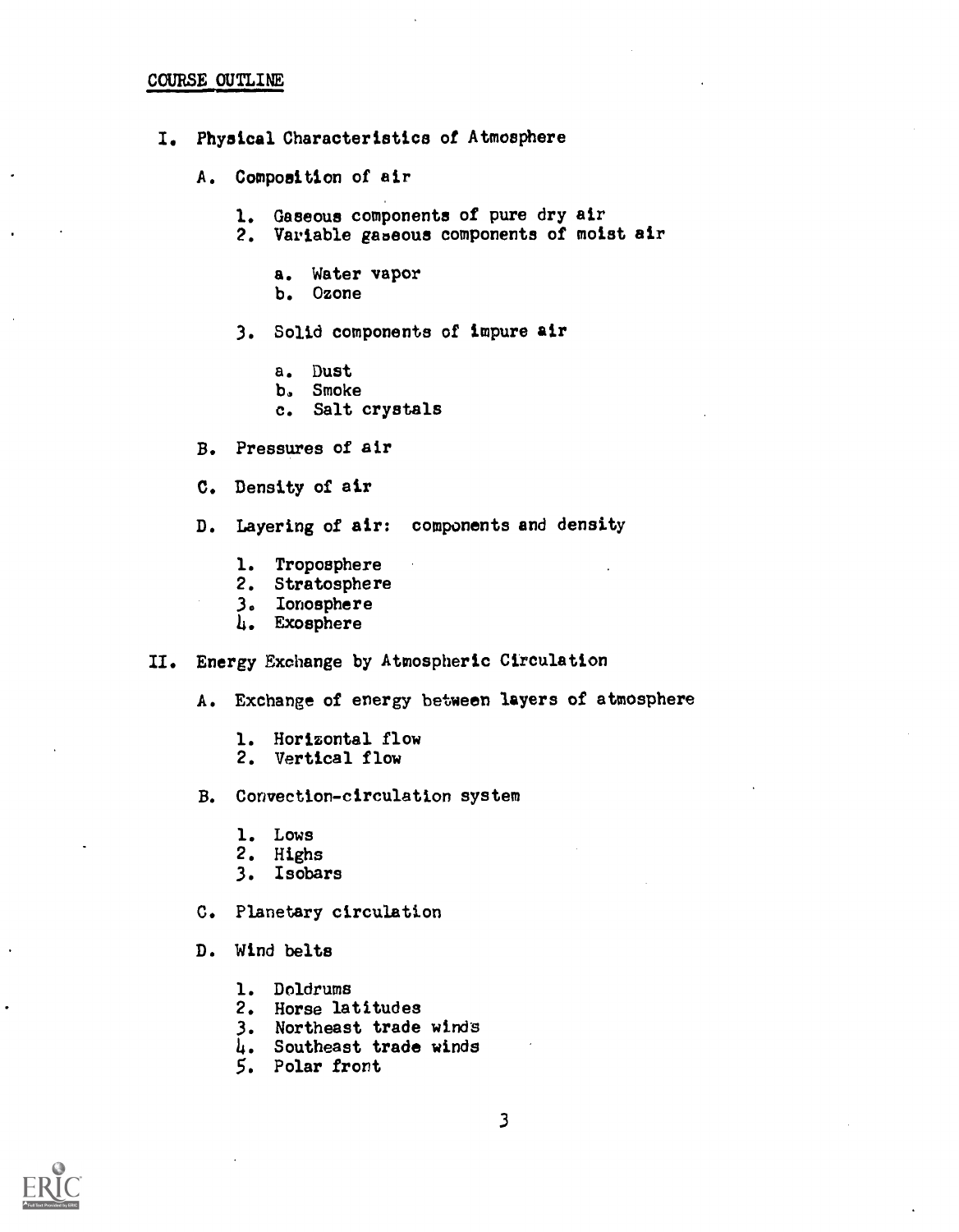- E. Jet stream
	- 1. Location
	- 2. Cause
	- 3. Effects
- III. Energy Exchange Through Atmospheric Moisture
	- A. Water vapor: change of state
		- 1. Evaporation
			- a. Increased kinetic energy of escaping molecules
			- b. Cooling process
		- 2. Condensation
			- a. Loss of kinetic energy
			- b. Warming process
		- 3. Freezing
			- a. Greater loss o.f kinetic energy
			- b. Liberation of heat of fusion
		- 4. Melting
			- a. Increase in kinetic energy
			- b. Heat of fusion must be added
	- 5, Sublimation
	- B. Water vapor measurement
		- 1. Vapor pressure
		- 2. Relative humidity
		- 3. Dew point
		- 4. Absolute humidity
	- C. Clouds

 $\mathbf{w}_k = \frac{1}{2}$ 

- 1. Formation
- 2. Types and indications
	- a. Stratiform air movement
	- b. Cumuliform rising air currents
- 3. Classes and names
- D. Fog
- E. Precipitation

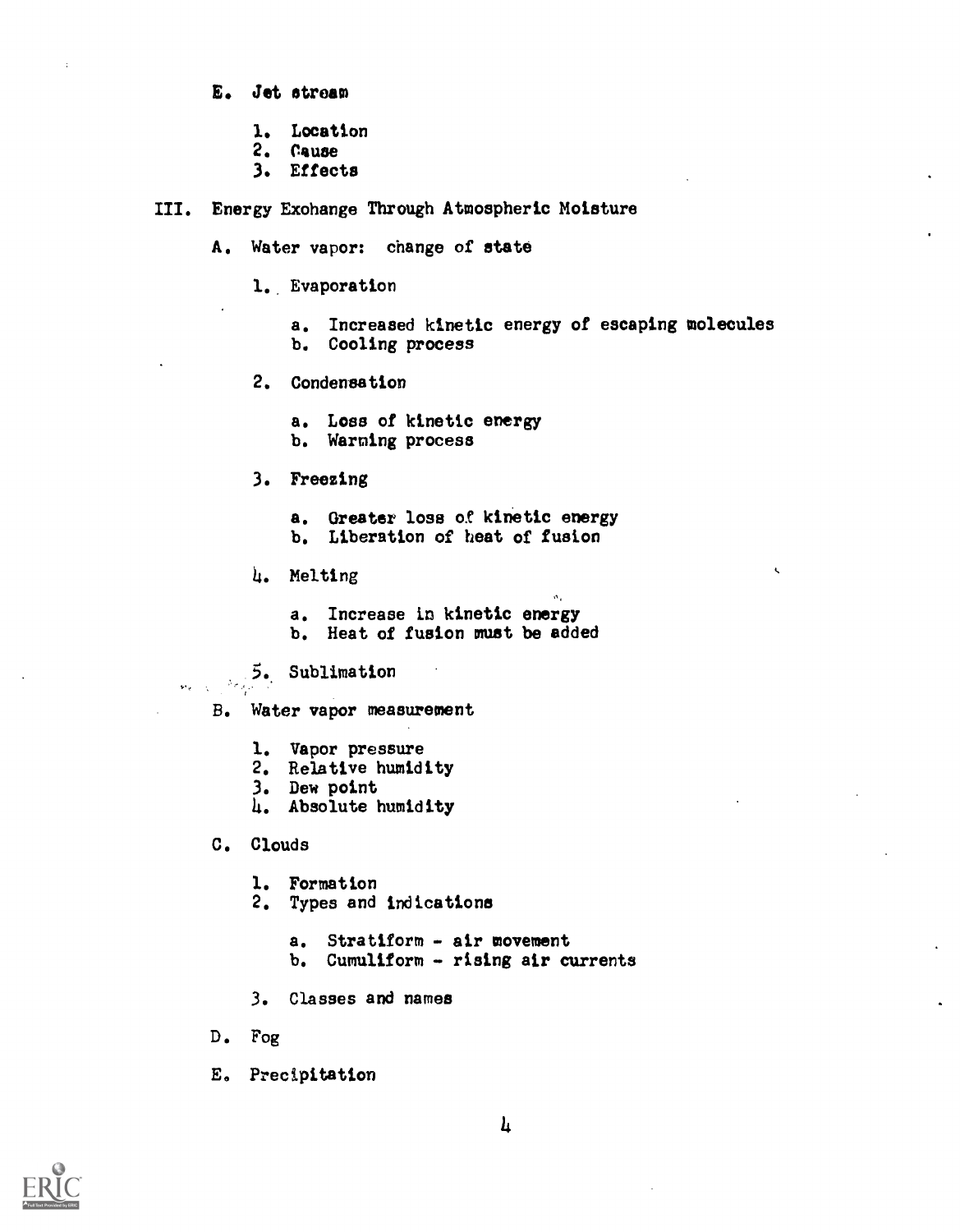# IV. Energy Releases in the Atmosphere

- A. Air masses
	- 1. Arctic
	- 2. Polar
	- 3. Tropical
	- 4. Equatorial
- B. Adiabatic temperature changes
	- 1. Rising of air
	- 2. Sinking of air
- C. Weather fronts
	- 1. Definition
	- 2. Development
	- 3. Types
		- a. Cold
		- b. Warm
		- c. Occluded
- D. Cyclones and storms

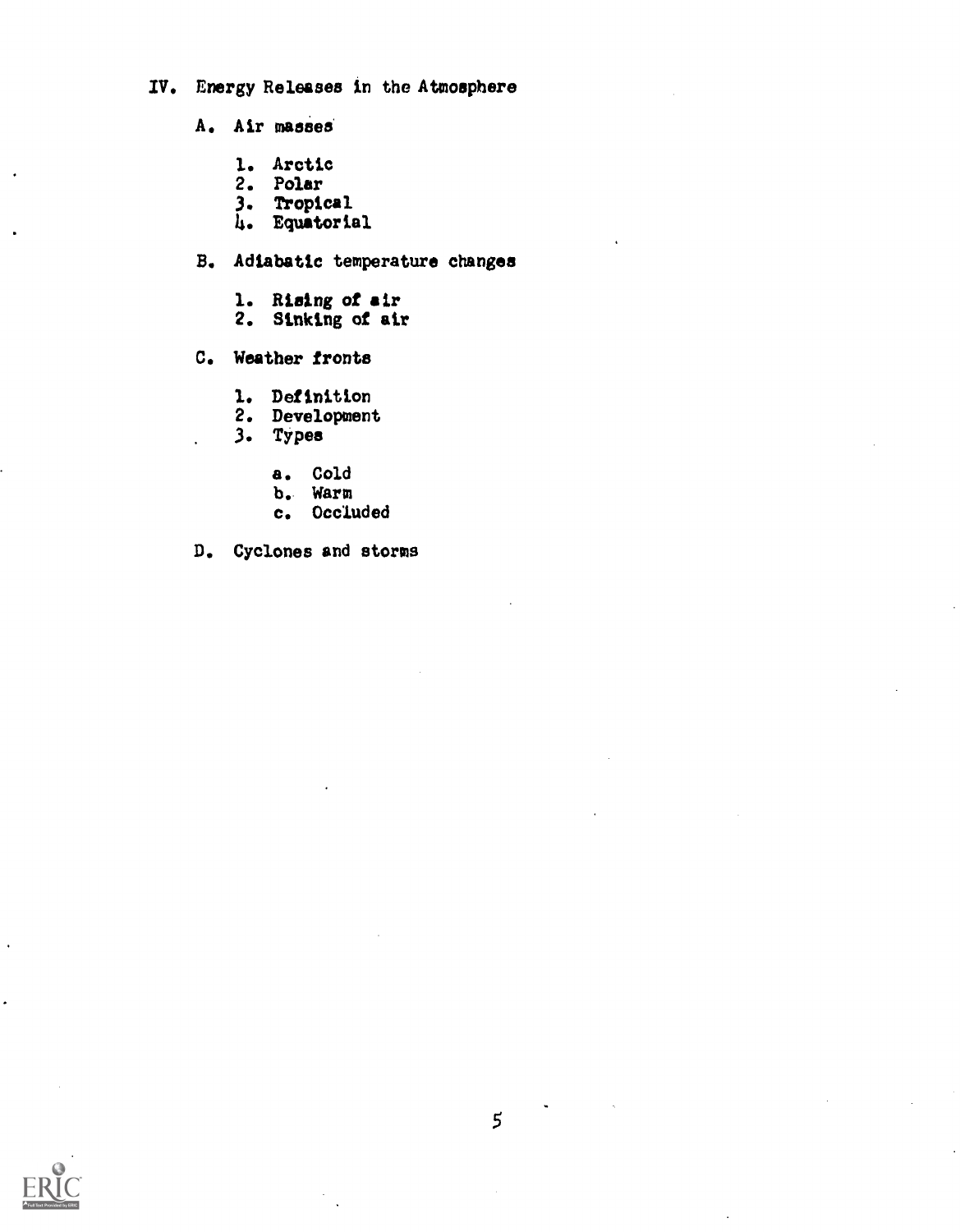### EXP(iJ.IMENTS

Thurber, Walter A. and Kilburn, Robert E. Exploring Earth Science. 'Boston: Allyn and Bacon, Inc., 1970.

- 1. Rate of evaporation  $(p. 248)$
- 2. Temperature and saturation (p. 249)
- 3. Measuring dew point (p. 252)
- 4. Measuring density (p. 259)
- 5. Making a cloud (p. 256)
- 6. Measuring atmospheric pressure (p. 260)
- 7. Elevation and pressure (p. 251)

Navarra, John Gabriel and Strahler, Arthur N. Our Planet in Space: The Earth Sciences. New York: Harper and Row, 1967.

- 8. A wind rose (p. 266)
- 9. Using an anemometer (p. 232)
- 10. Pressure gradients (p. 234)
- 11. Coriolis effect (p. 237)
- 12. Cloud chart (p. 258)
- 13. Evaporation (p. 262)
- lh. Using the psychrometer (pp. 267, 268)
- 15. Cyclonic storm (p. 282)
- 16. Adiabatic temperature changes (p. 288)

Earth Science Curriculum Project. Investigating the Earth Teacher's Guide Part 1. Beston: Houghton Mifflin Co., 1967.

- 17. Investigating land and water temperature (Investigation 7-10, p. 209)
- 18. Investigating evaporation (Investigation 8-2, p. 223)
- 19. Investigating cumulus cloud formation (Investigation 8-12, p. 2142)
- 20. Investigating weather maps (Investigation 8-13, p. 244)

Hibbs, Albert R. and Eiss, Albert F. Investigating Our Environment: The Earth-Space Sciences. Atlanta: Laidlaw Brothers, 1969.

21. Air currents (p. 348)

Etas, Albert F.; Buschke, Edward W.; and Hibbs, Albert R. Laboratory Manual for the Earth-Space Sciences. Atlanta: Latdlaw Brothers, 1970.

- 22. Weather equipment (lab 32, p. 103)
- 23. Weather fronts (lab 33, p. 107)

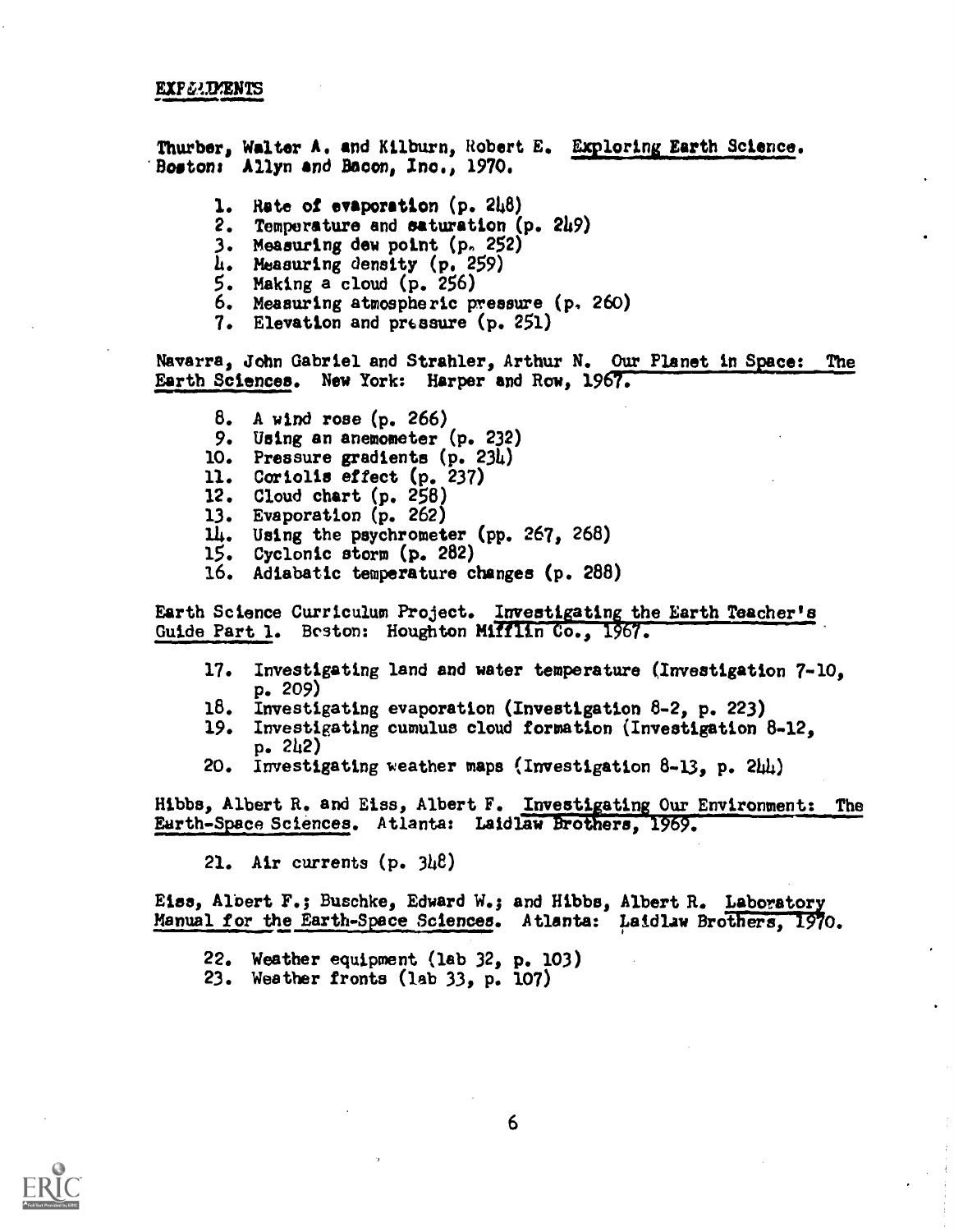### DEMONSTRATIONS

Earth Science Curriculum Project. <u>Investigating the Earth Teacher's</u> Guide Part 1. Boston: Houghton Mifflin-Co., 1967.

- 1. Sunset (p. 203)
- 2. The formation of raindrops (p. 230)
- 3. Diffusion (p. 231)
- 4. Gravity flow in fluids (p. 238)

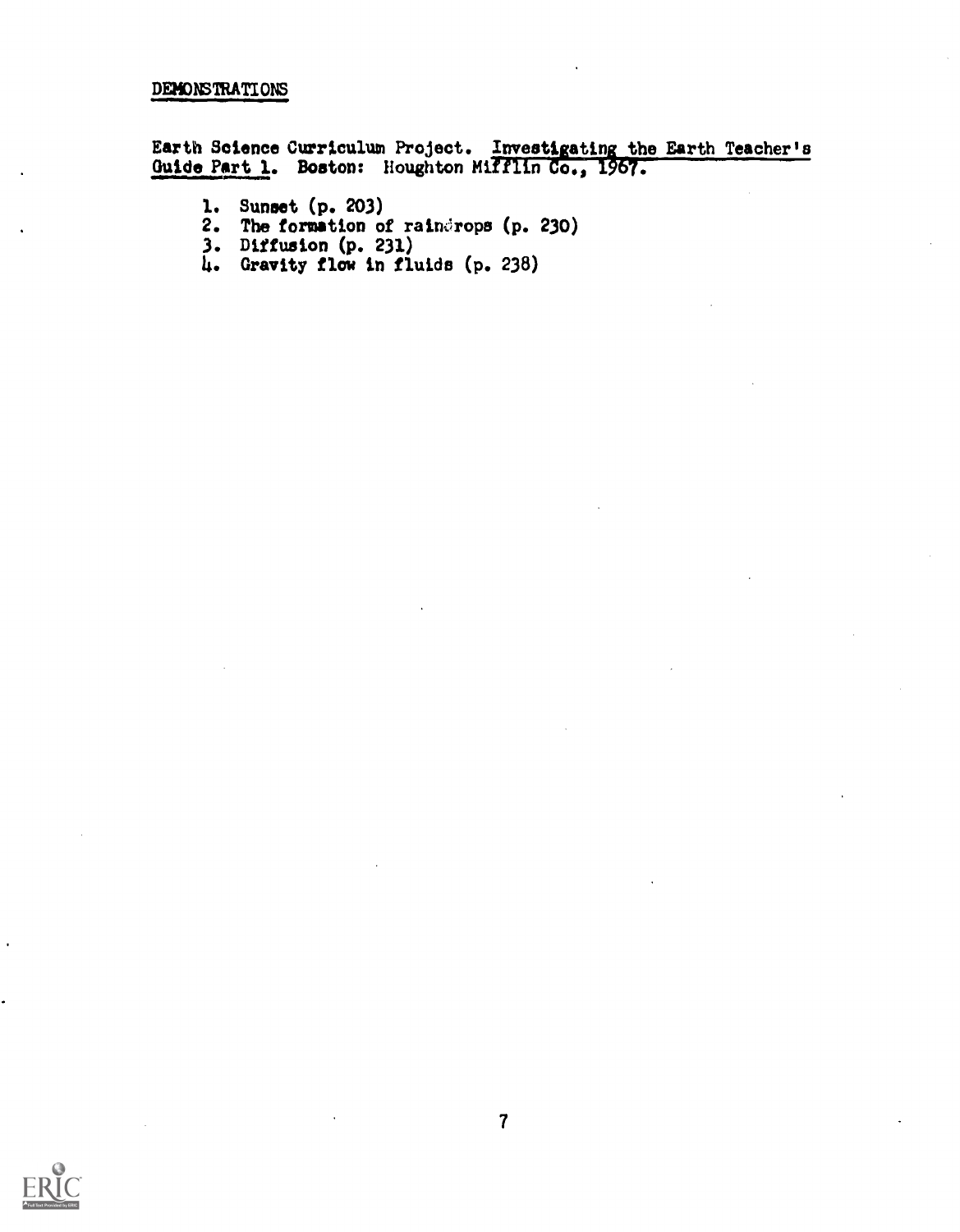### PROJECTS

- 1. Make a series of color photographs of the sky just after sundown for two or more weeks. Study daily weather maps and explain the differences in the photographs.
- 2. Produce ozone with a "sterilamp" connecting the lamp to a toy transformer and enclosing the lamp in a bottle. Teat the effect of ozone on a culture of bacteria.
- 3. Measure the dew point of the sir in one place at hourly intervals throughout a full day. Make a graph showing the results.
- 1j. Teat the effect of humidity on hairs of different size, color, and type. Remove grease from the hair with a strong soap solution.
- 5. Cover a shallow plate with a thin layer of dessert gelatin. Expose the plats to the air for a day to collect dust. Examine the surface under a microscope to look for grains of pollen. Repeat the study at different times of the day,
- 6. Make a chart that shows pressures and temperatures of the atmosphere at different altitudes.
- 7. Make a circle graph showing the-Composition of pure dry air.
- 8. Demonstrate the effect of pressure on a balloon. Put a partly inflated balloon under a bell jar and pump out as much air as possible.
- 9. Keep a record of the time when cirrus, cirrostratus, altostratus and stratus clouds appear in advance of a warm front. Find out how long each type precedes rain.
- 10. Make detailed notes of conditions before, during, and after a thunderstorm, using sketches to show cloud forms. Write a report explaining the conditions which you have observed.
- 11. Keep an hourly record of wind velocity and direction while at a beach during a period of good weather. Use graphs to show wind conditions during this period.
- 12. By allowing a beaker of clear limewater to be exposed to the air in the room for some time, show the presence of carbon dioxide in the atmosphere.



8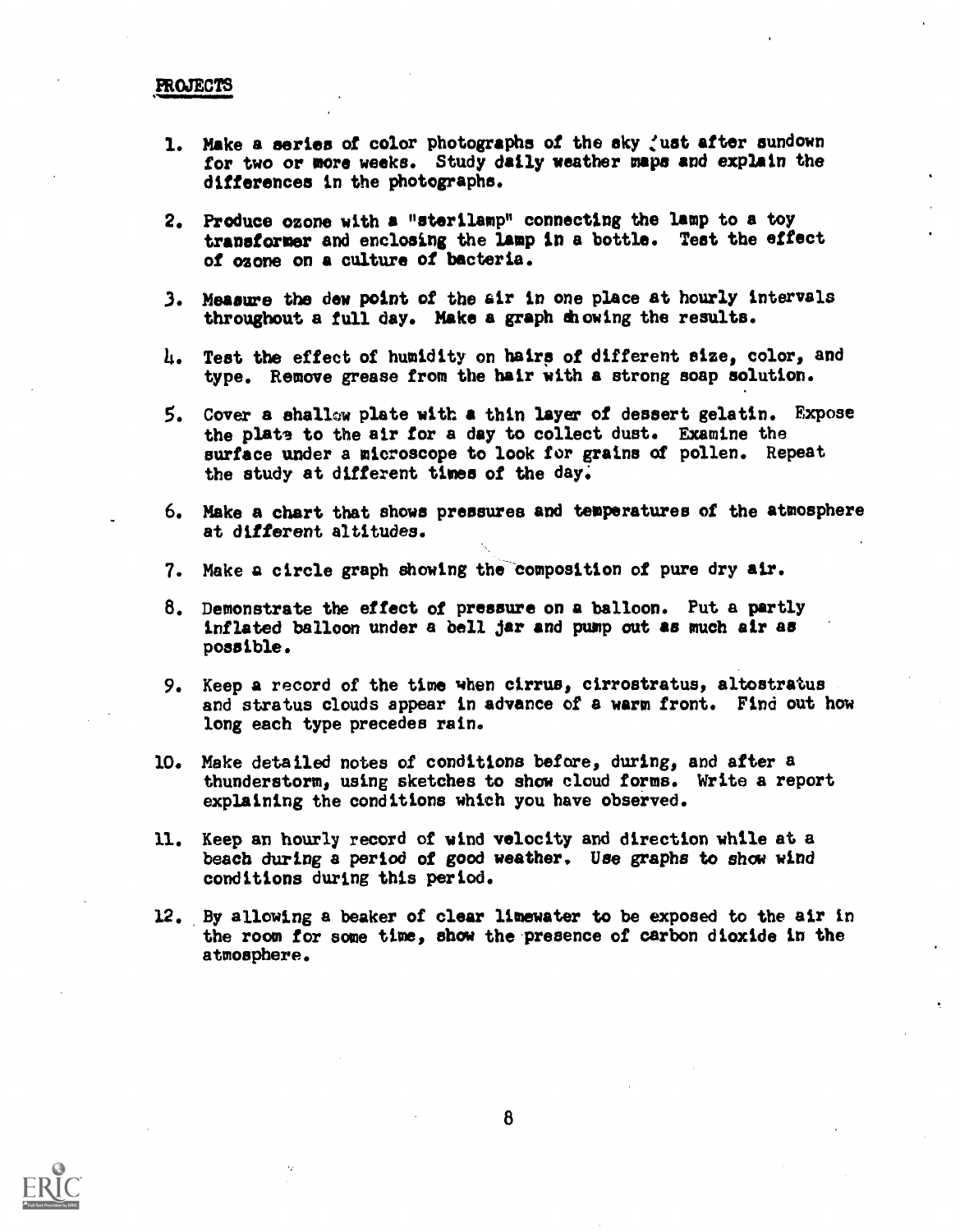## REPORTS

- 1. Ascents into the stratosphere or beyond by balloon, plane, or satellite.
- 2. High altitude flights by airplanes.
- 3. The uses of ozone and the methods by which it is prepared commercially.
- 4. Blaise Pascal's investigations of atmospheric pressure.
- 5. Cloud seeding.
- 6. Interview an airplane pilot about how the shapes, of clouds tell him about conditions in the atmosphere.
- 7. Hail its description and formation.
- B. Atmospheric difficulties encountered in mountain climbing and the methods used to overcome them.
- 9. The history of the United States Weather Bureau.
- 10. The Jet Stream.
- 11. Atmospheric statistics.

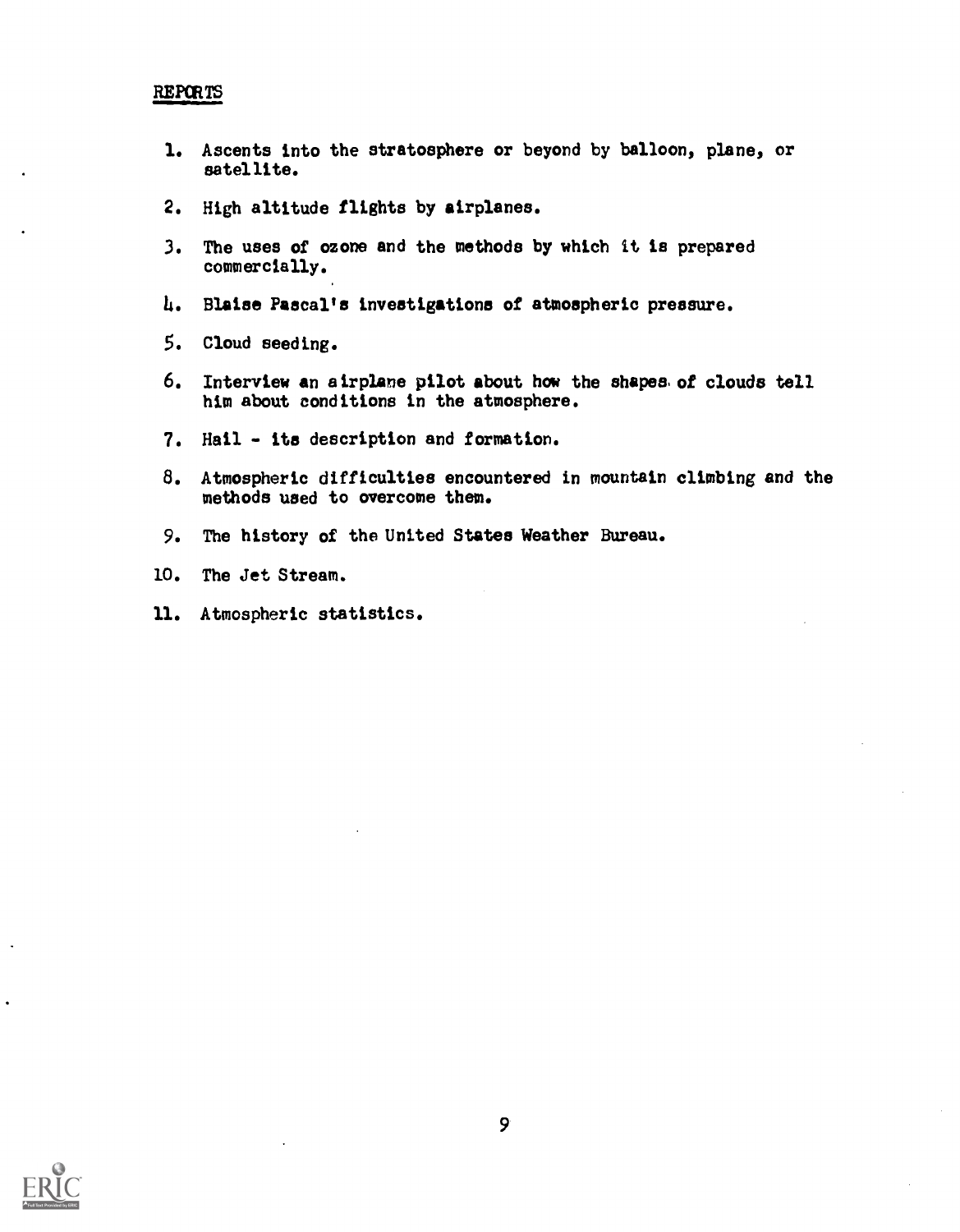### FIELD TRIPS AND SPEAKERS

- 1. American Meteorological Society U. S. Weather Bureau National Hurricane Research Laboratory P. O. Box 8265 University of Miami Branch Coral Gables
- 2. United States Government Department of Commerce ESSA
- 3. United States Government Department of Commerce Sea Air Interaction - Telephone 350-4191
- 1.. United States Coast Guard (Field Trip) Commanding Officer A Coast Guard Cutter c/o Coast Guard Station Miami Beach 33139 (Speaker) Commander 7th Coast Guard Dist. 51 S.W. 1st Avenue, Miami 33130
- 5. News Department Channel 7 WCKT 11401 North Bay Causeway North Bay Village Miami Beach - Telephone 757-6692 (Most T.V. stations are extremely co-operative.)
- 6. Eastern Airlines Airport Meteorology Department Public Relations Telephone 873-6321 (Small groups preferred.)

7. N.O.A.A.



۸ü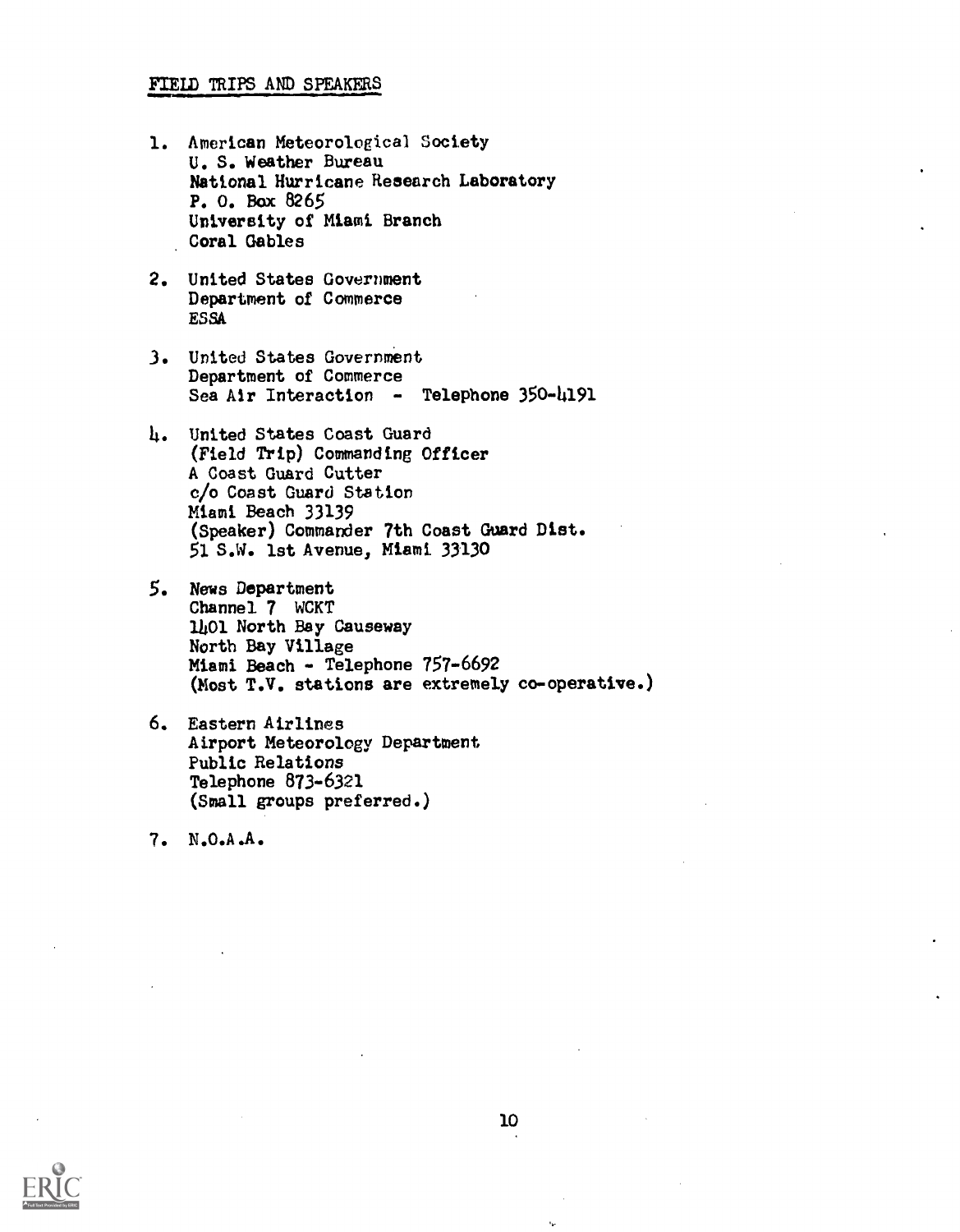- 1. Inconstant Air, The AV#1-30373, C
- 2, What Makes Clouds? AV#1-11002, 19 min., C
- 3. What Makes the Wind Blow? AV#1-10997, 16 min., C
- 14. Air in Action AV#1-03591, 10 min., BW
- 5. Atmosphere and Its Circulation AV#1-01820, 11 min., BA
- 6. Atmosphere and Life on Earth AV#1-01823. 11 min., C
- 7. Clouds Ap#1-02129, 10 min., BW
- 8. Clouds Above AV#1-02135, 9 min., C
- 9. Earth, The: Its Atmosphere AV#1-02124, 11 min., C
- 10. Life in a Cubic Foot of Air AV#1-02196, 1I Min., BW
- 11. Ocean of Air, The  $AV#1-10999$ ,  $\Pi_1$  min., C
- 12. Our Weather AV#1-02093, 11 min., BW
- 13. Reading Weather Maps AV#1-10995, 14 min., BW
- 14. Weather: Air in Action AV#1-02112, 6 min., C
- 15. Weather: Understanding Storms AV#1-02128, 10 min., BW
- 16. What Makes Rain? AV#1-02141, 10 min., BW



 $\ddot{\omega}$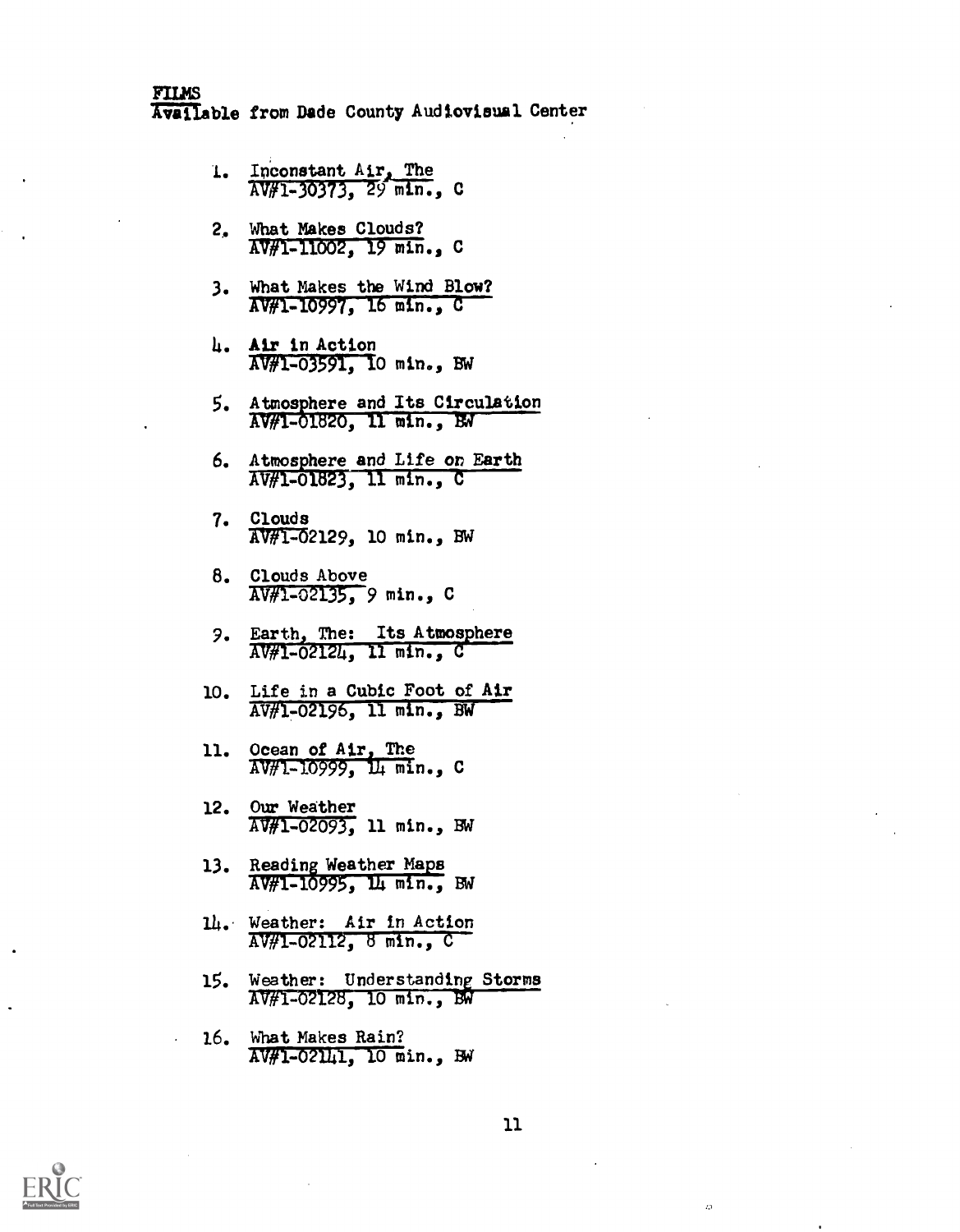- 17. Winds and Their Causes AV#1-02113, 10 min., Bw
- 18. Air All About Us  $NW1$ -01816, 10 min., BW
- 19. Modern Weather: Theory and Structure of Storms: Development and Characteristics of Atmospheric Waves AV#1-12986, 15 min., BW

 $\mathbb{R}^{2n}$ 

- 20. Up in the Air: Exploring Our Atmosphere AD#1-04463, 12 min. C
- 21. Work of the Atmosphere<br>AV#1-05600, 11 min., BW
- 22. Air Pollution AV#1-05656, 10 min., C
- 23. Air All Around Us AV#1-05733, 11 min., C

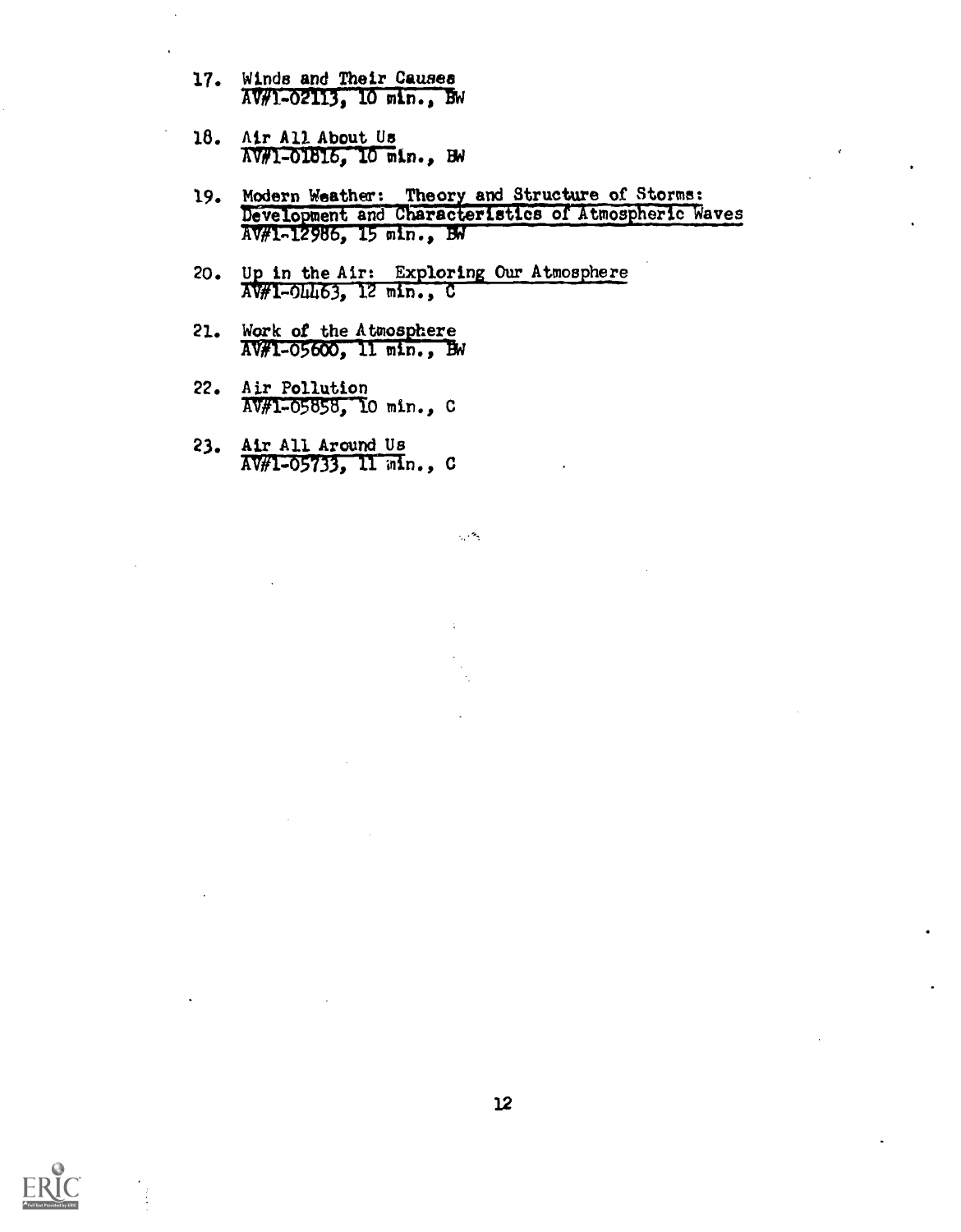- 1. Study a weather map of the United States. Identify areas in which precipitation has occurred. What conditions existed in each of the areas having precipitation? Analyze the data. Can you identify similar trends in each area in which precipitation occurred? How do the conditions vary for each type of precipitation which might fall in an area?
- 2. Is there a relationship between wind and air pressure?
- 3. What is happening to warm air in a convection-circulation system?
- 4. Why does air tend to move from the water to the coast in the daytime?
- 5. How does the Coriolis effect influence the planetary circulation of winds?
- 6. In what way does water vapor contribute to the exchange of energy in the atmosphere?
- 7. What process brings about the release of heat from water vapor?
- 8. Is there an increase or decrease in kinetic energy when a solid melts? Explain.
- 9. Which weighs more, dry air or moist air? Why?

 $\ddot{\cdot}$ 

- 10. Does a change of air temperature affect relative humidity? Explain.
- 11. What happens when the temperature of the air reaches the dew point?
- 12. Does a gas become cooler or warmer when its confining pressure is reduced? Does molecular motion have anything to do with this temperature change? Explain.
- 13. What kind of weather is likely to occur within a low? Within a high?
- $11<sub>1</sub>$ . What are the ways in which various air masses differ from one another?
- 15. Study a map of the world. Locate Miami on this map. In which wind belt of the globe is Miami? In general what is our weather like? How would you describe our climate? Are our weather and climate associated with our wind belt in any way? If not, what factors do you think tend to modify our weather and to what extent?



13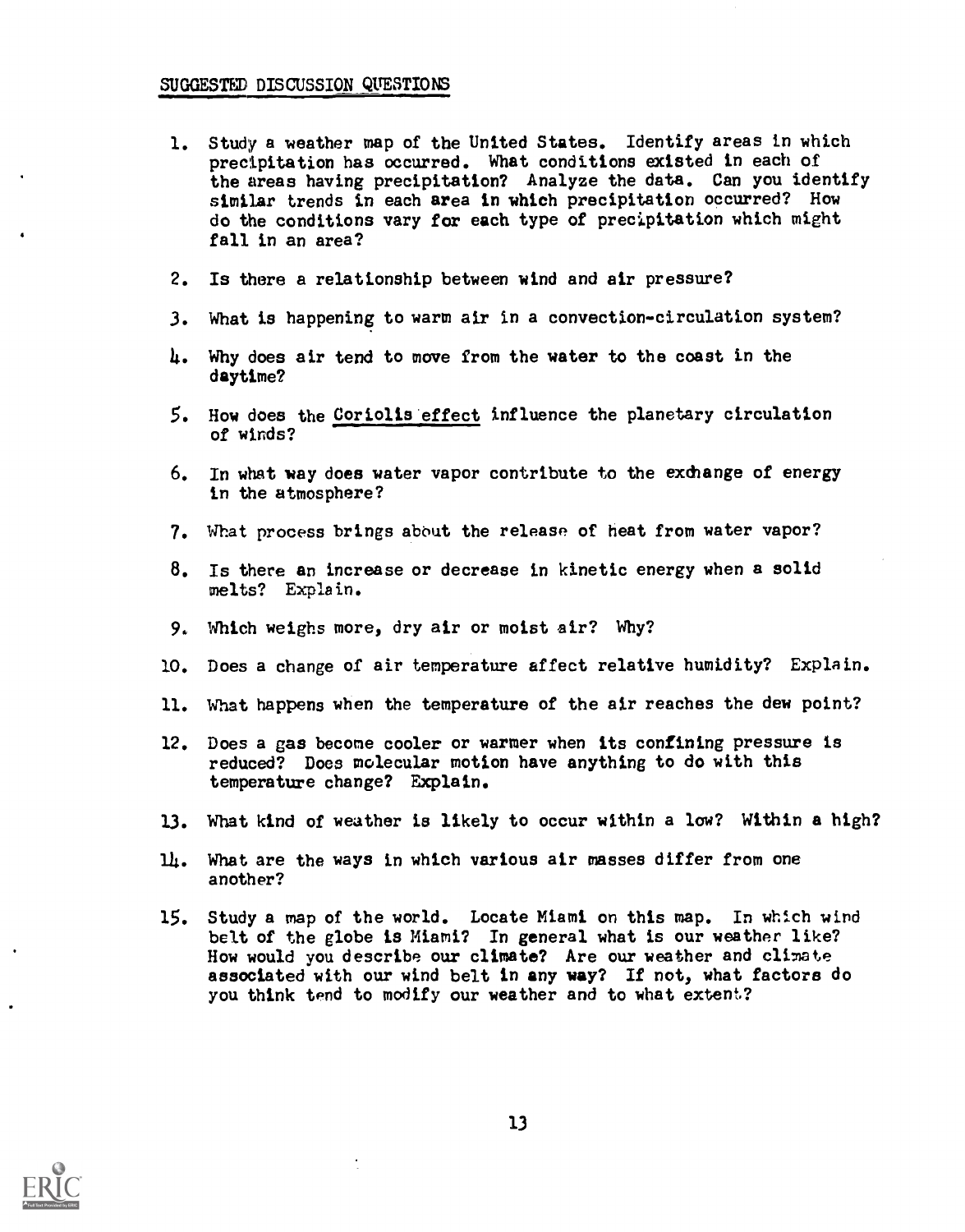- 16. Is a particular type of cloud aasociated with a particular type of weather? Does a particular type of cloud help you forecast weather? Defend your answer.
- 17. Discuss various sources of dust in the atmosphere.
- 18. Why is half of the earth's air concentrated in the lower one-third of the atmosphere?
- 19. What conditions might cause a fog on a mountain top?
- 20. Why ie the sky usually blue? Why is the sky often red at sunrise and sunset?
- 21. Why does a maritime mass from the Pacific Ocean usually have entirely different qualities after it crosses the Rockies?
- 22. What is the effect of clouds on incoming solar energy?
- 23. Why does condensation of water vapor increase the circulation in a convection cell?
- 214. What is the general direction of movement of temperate zone cyclonic storms?
- 25. What foretells an approaching warm front?
- 26. What weather attends passage of a cold front?
- 27. What causes the winds known as easterlies? What causes westerlies?

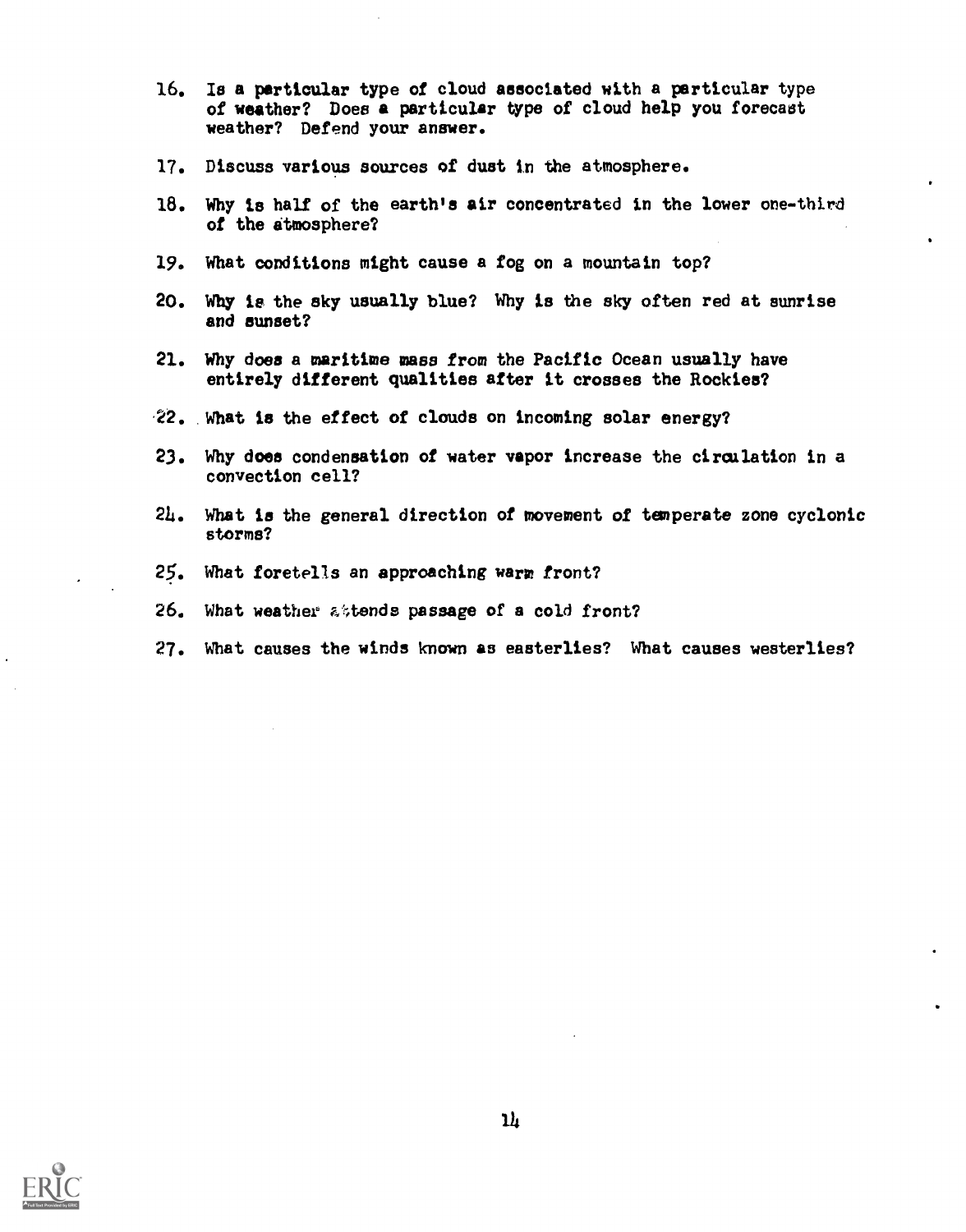### ADDITIONAL INNOVATIVE ACTIVITIES

- 1. Keep a record of weather forecasts given in newspapers or news programs and compare these with the actual weather. Calculate the percentage of correct forecasts.
- 2. Collect weather sayings, such as, "Red sky at night, sailor's delight; red aky in the morning, sailors take warning." Test some of these to see if they are dependable.
- 3. Make a chart of the atmosphere showing the levels at which commercial planes fly, altitude records set by planes and balloons, and the orbits of a number of satellites.
- 4. Measure the water that falls in a straight-sided can during a single rainfall. Calculate the water that fell on a square mile.
- 5. Set up a mercury barometer Inside a large bottle that is closed with a two-hole stopper. Change the pressure inside the bottle and study the changes in the column uf mercury. Find cut how much air can be removed with a vacuum pump.

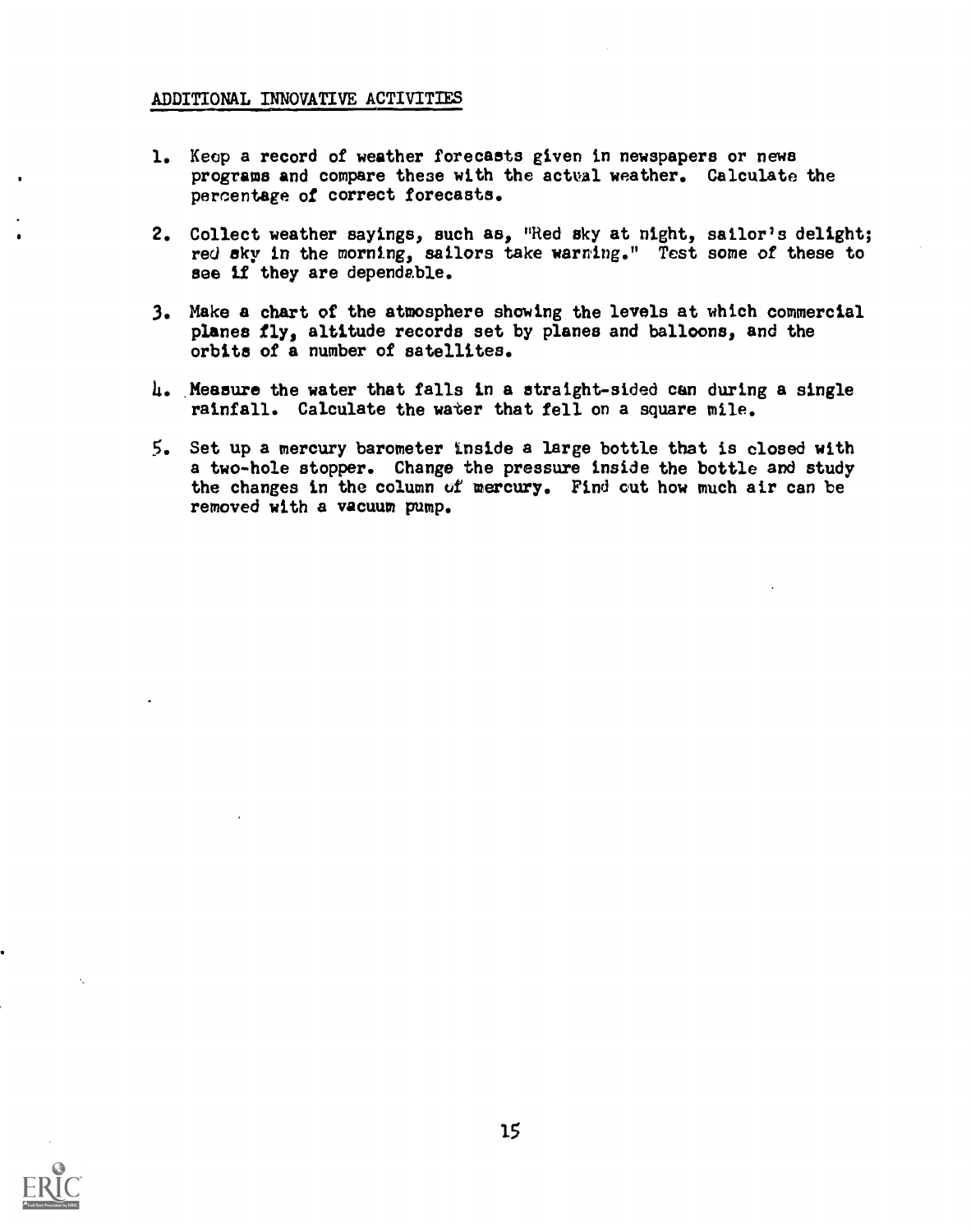- 1. Clausse, Roger and Facy, Leopold. The Clouds. New York: Grove Press Inc., 1970.
- 2. E&ss, Albert F. and Buschke, Edward W. Laboratory Manual for Investigating Man's Environment - The Earth Space Sciences. Atlanta: Laidlaw Brothers, 1969.
- 3. Hare., F. K. The Restless Atmosphere: An Introduction to Climatology. New fork: Harper apd Row, 1963.
- 4. Hibbs, Albert R. and Eiss, Albert F. Investigating Man's Environment - The Earth-Space Sciences. Atlanta: Laidlaw Brothers, 1969.
- 5. Irving, Robert. Hurricanes and Twisters. New York: Scholastic Book Services, 1961.
- 6. \*Navarra, John Gabriel and Strahler, Arthur N. Our Planet in Space: The Earth Sciences. New York: Harper and Row, 1967.
- 7. Ramsey, William L., et al. Modern Earth Science. New York: Holt, Rinehart and Winston, Inc., 1969.
- 8. Stone, Donald B. Discovery Problems in Earth Science Teacher's Manual. New York: College Entrance Book Co., 1962.
- 9. Sutton, 0. G. The Challenge of the Atmosphere. New York: Harper and Row, 1961.
- 10. Trewartha, Glenn T. The Earth's Problem Climates. Madison: University of Wisconsin Press, 1961.

\*Strongly recommended